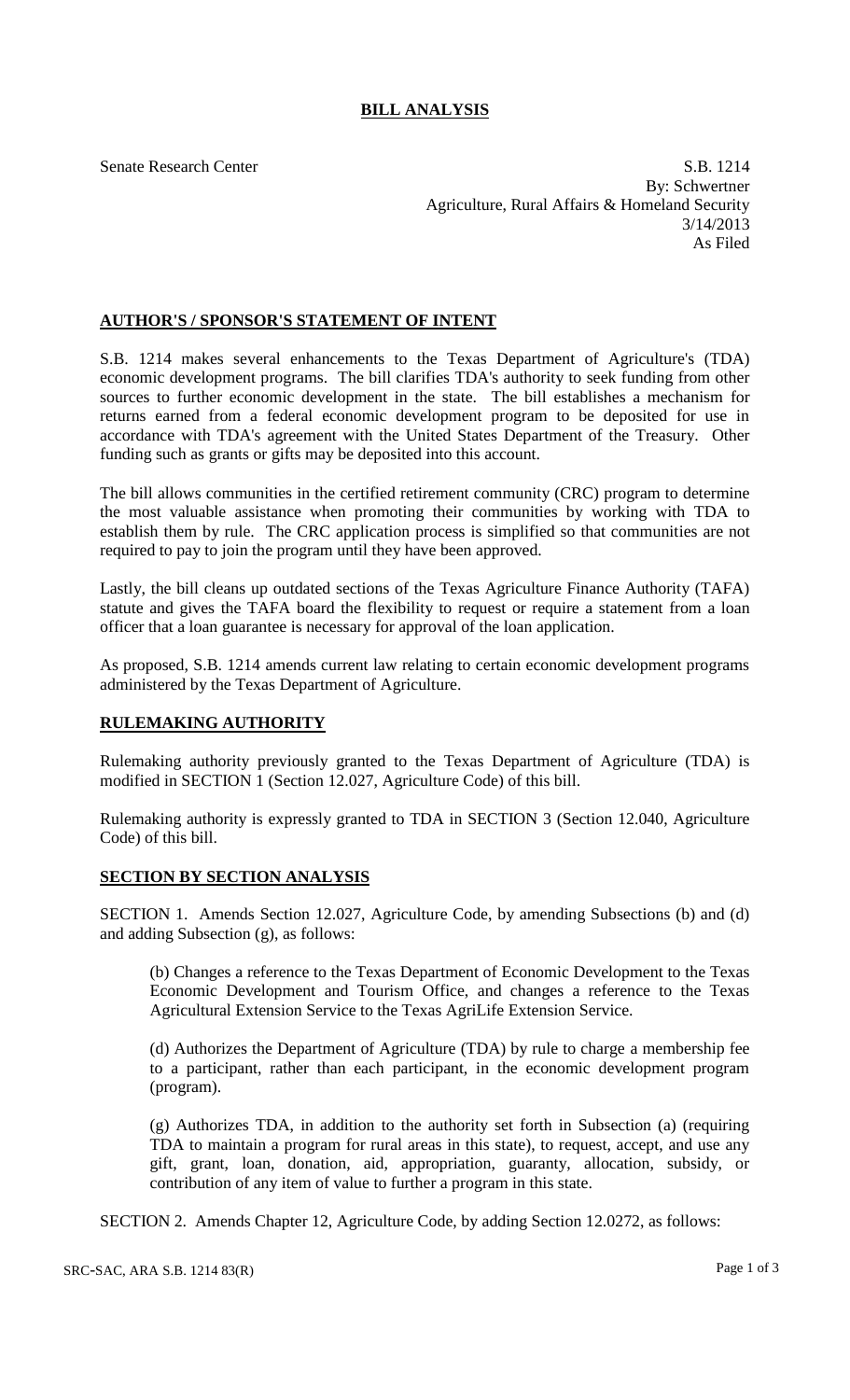Sec. 12.0272. TEXAS ECONOMIC DEVELOPMENT FUND. (a) Provides that the Texas economic development fund (fund) is a fund in the state treasury. Provides that the fund consists of:

> (1) all interest, income, revenue, and other assets associated with programs established using money allocated and paid to TDA under the August 15, 2011, allocation agreement between TDA and the United States Department of the Treasury, as amended, to implement the State Small Business Credit Initiative Act of 2010 (12 U.S.C. Section 5701 et seq.);

> (2) all money, deposits, distributions, dividends, earnings, gain, income, interest, proceeds, profits, program income, rents, returns of capital, returns on investments, royalties, revenue, or yields received or realized by TDA as a result of an investment made by or on behalf of TDA pursuant to the August 15, 2011, allocation agreement between TDA and the United States Department of the Treasury, as amended;

> (3) gifts, loans, donations, aid, appropriations, guaranties, allocations, subsidies, grants, or contributions received under Section 12.027(g);

> (4) interest and income earned on the investment of money in the fund; and

(5) other money required by law to be deposited in the fund.

(b) Authorizes money in the fund to be appropriated only to TDA for the purpose of administering, establishing, implementing, or maintaining a program under this section; dedicates money in the fund; and authorizes it to be used only for the administration, establishment, implementation, or maintenance of one or more of TDA's programs.

(c) Exempts the fund from Section 403.095 (Use of Dedicated Revenue), Government Code.

SECTION 3. Amends Sections 12.040(d), (g), and (i), Agriculture Code, as follows:

(d) Requires a Texas certified retirement community (community), to be eligible to be a community, to take certain actions, including to submit to TDA a fee, rather than an application fee, in an amount equal to the greater of \$5,000 or \$0.25, multiplied by the population of the community, as determined by the most recent census.

(g) Requires TDA, if TDA finds that a community successfully meets requirements of a community, not later than the 90th day after the application is submitted and approved, to provide assistance to the community as determined by TDA rule, rather than to provide certain assistance as set forth herein.

(i) Exempts the community program account from the application of Section 403.095, Government Code.

SECTION 4. Amends Section 58.022, Agriculture Code, to provide that the Texas Agricultural Finance Authority (TAFA) has certain powers, including the power to exercise all powers given to a corporation under Chapter 22 (Nonprofit Corporations), Business Organizations Code, rather than a corporation under the Texas Non-Profit Corporation Act (Article 1396-1.01 et seq., V.T.C.S.), to the extent not inconsistent with this chapter.

SECTION 5. Amends Section 58.053(a), Agriculture Code, to require an eligible applicant's documentation for an agricultural loan guarantee program to include certain components for the review by the board of directors of TAFA, including the signed statement of a loan officer of the commercial lender that a loan guarantee is requested, rather than required, for approval of the loan application.